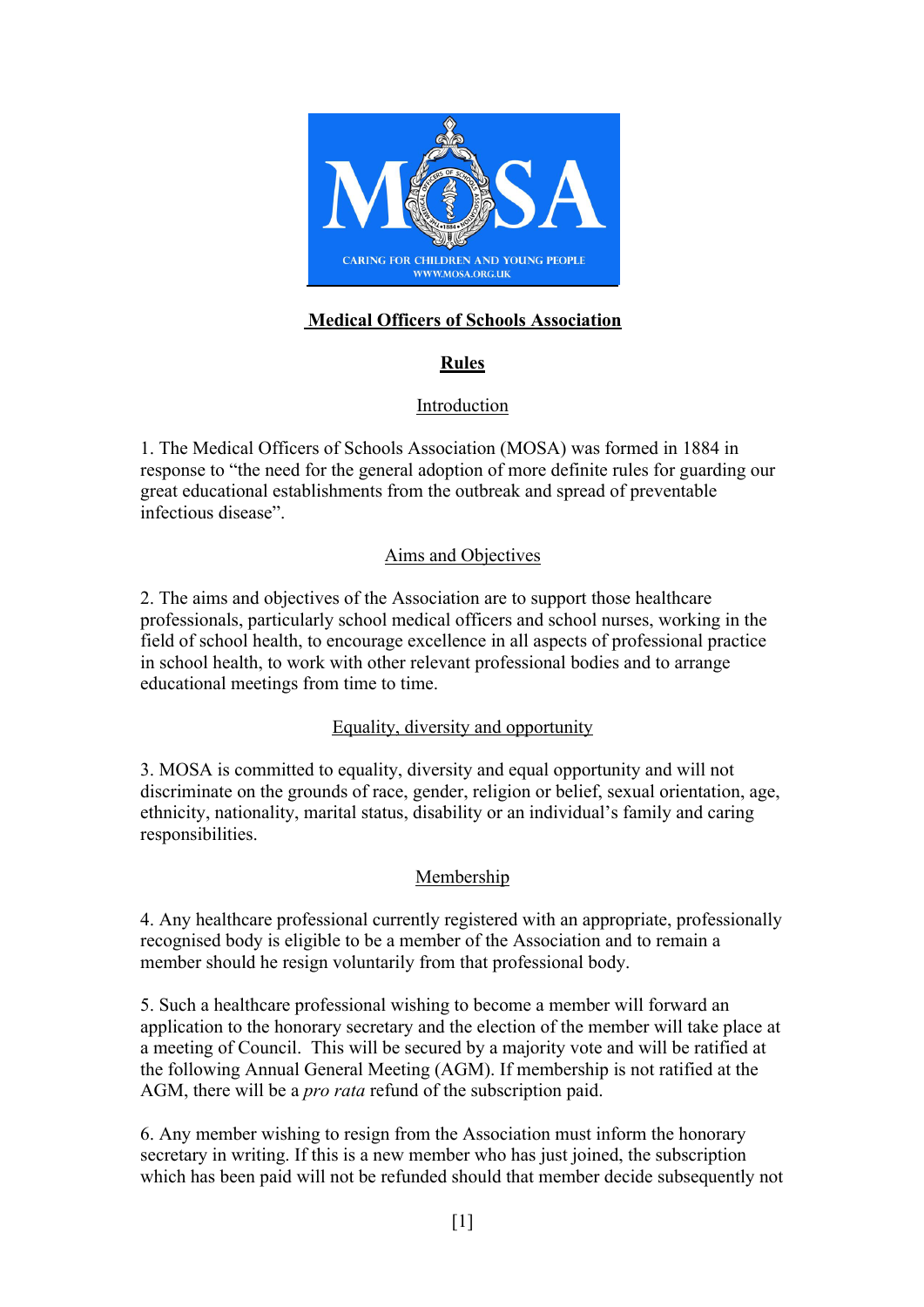to continue with their membership. In the case of an existing member who wishes to resign, their annual subscription will be refunded after payment has been made if notification of that member's resignation from the Association is received in writing not later than 30 calendar days after the date the subscription was due.

7. A list of members will be maintained, and kept up to date, by the honorary secretary and the executive secretary and will be available on the website in the members' section.

### Associate membership

8. Non-clinicians working in a school setting are eligible to become associate members of the Association.

9. Such a non-clinician wishing to become an associate member will forward an application to the honorary secretary and the election of the associate member will take place at a meeting of Council. This will be secured by a majority vote and will be ratified at the following AGM.

10. Associate members will be subject to all the rules applicable to ordinary members and will pay the same annual subscription. They will have all the privileges of membership, they will be ineligible to join any Clinical online discussion forum.

11. Any associate member wishing to resign from the Association must inform the honorary secretary in writing and will be liable for any unpaid subscriptions.

## Honorary life membership

12. Ex-office holders, other members of Council or members of the Association of longstanding may be considered by Council to become an honorary life member (HLM).

13. A roll of HLMs will be maintained and will be available on the Association's website.

## Misconduct of members or associate members

14. If a member or associate member is the subject of an enquiry by a court of law, the General Medical Council (GMC), the Nursing and Midwifery Council (NMC) or another professional body into a matter that might imply serious professional misconduct, their membership of the Association may be suspended with immediate effect at the discretion of Council until the outcome of the case is known.

15. If a member or associate member is found guilty of serious professional misconduct or is convicted of a criminal offence or has behaved in a way that is detrimental to the honour and good name of the Association, their membership will cease with effect from the date of the judgement.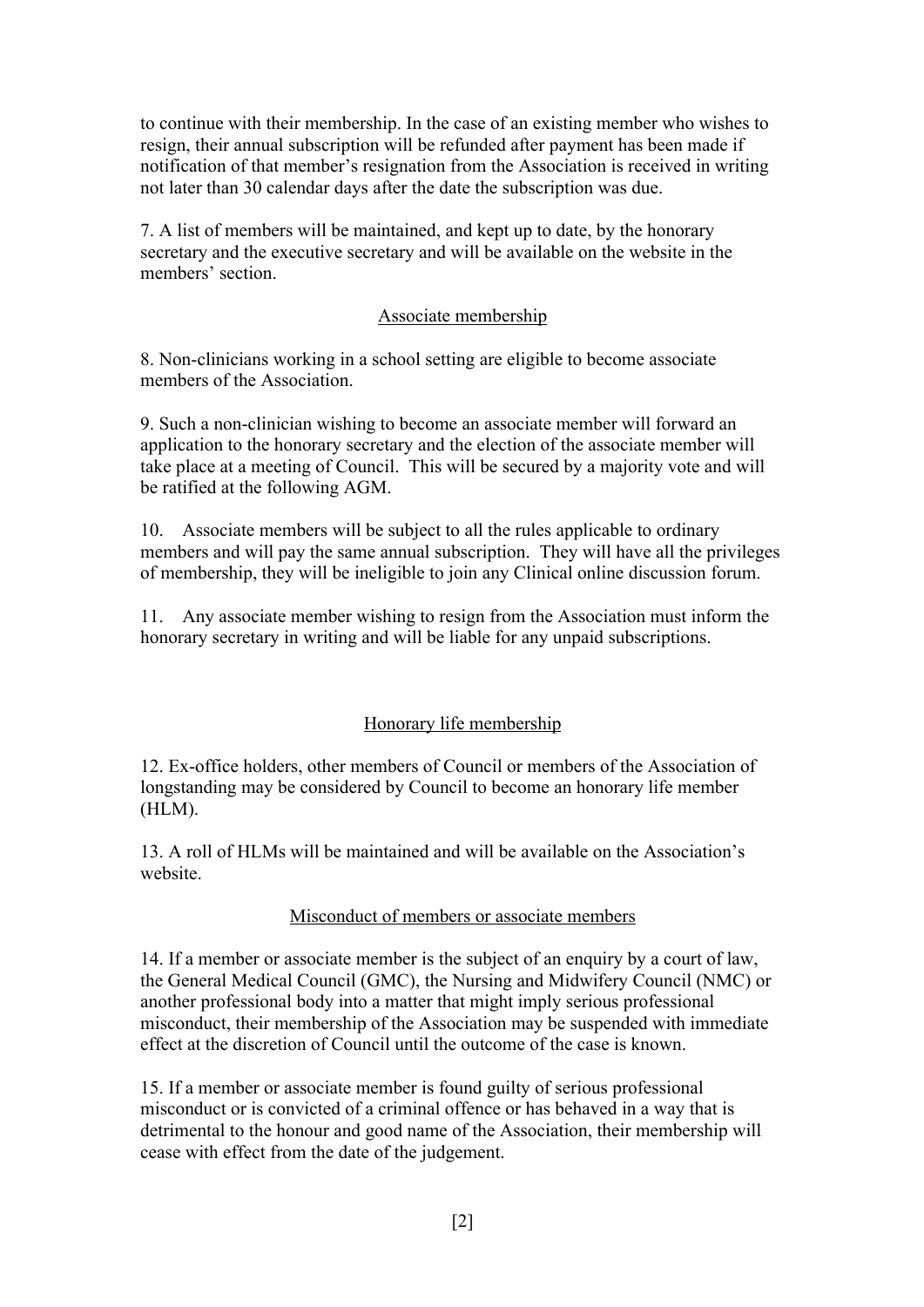16. Their expulsion will be ratified at the next meeting of Council although the member or associate member will have the right to make a submission to Council, or to appear before Council at that meeting and to be accompanied by a friend or representative. If the member or associate member is expelled, this will be notified to the Association at the next AGM.

## The Council

17. The general management of the Association will be the responsibility of Council which will consist of the officers and other members of the Association up to a maximum total of 15.

18. Decisions of Council may be taken not only at meetings but in an emergency by electronic communication e.g. email, text, telephone, Skype. If verbal or other communication has been used, a written record of any business so transacted must be made immediately and presented at the next Council meeting.

#### Officers of the Association

19. The Officers, who will be members of Council, will consist of the President, the Executive Officer, the Treasurer, the Education Lead, the Editor, the Archivist, and their election will take place at an AGM.

20. A candidate for the position of president will be selected from the existing members of Council while candidates for the positions of the other officers may be selected from either the existing members of Council or, if deemed appropriate, the general membership of the Association.

21. The term of office of the president will be two years after which the president will be eligible for re-election for a maximum of two further, separate periods of two years. Each election for the position of president will take place at an AGM.

22. The term of office for each of the other officers will be five years after which that officer will be eligible for re-election at the following AGM, except in the case of a vacancy which may be filled at once by Council.

23. At the AGM, the president and each officer will be elected by ballot, their name having been proposed and seconded, with a majority vote securing election.

24. Each officer, with the exclusion of the president, will have a performance review every five years, prior to their re-election at an AGM. The results of the review will be analysed by the president and / or the trustees and a report of poor performance will be reviewed by the whole Council.

25. There will be a job description for each officer which will describe their role, and to which that individual will be expected to adhere.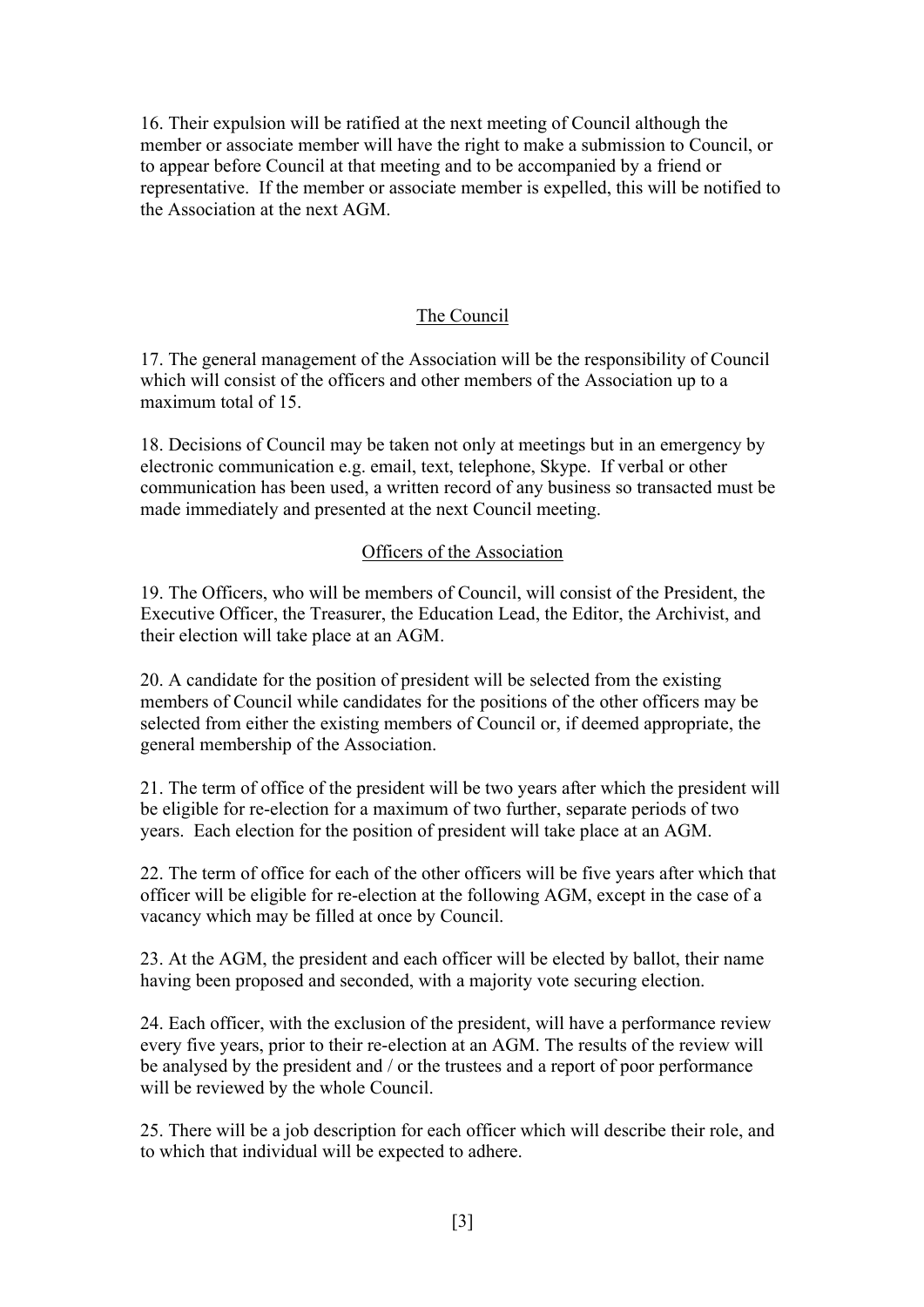26. If there is concern about the performance, conduct or behaviour of the president, one fifth of the total membership of Council may make a written submission to that effect to the trustees.

27. If there is concern about the performance, conduct or behaviour of any other officer, one fifth of the total membership of Council may make a written submission to that effect to the president.

28. Retiring officers may leave Council altogether or apply to become an ordinary Council member in the usual way.

#### Honorary trustees

29. Two honorary trustees will be chosen from senior members of Council and, ideally, will have held office in the Association. They will be *ex-officio* members of Council and will not be considered to be officers of the Association.

30. Their role will be to oversee the affairs and running of the Association, to promote its good name and to act in an advisory capacity to Council when necessary.

31. Their term of office will be five years and they will be eligible for re-election at the following AGM.

32. The trustees will have no legal or financial responsibility for the Association.

33. If there is concern about the performance, conduct or behaviour of either trustee, one fifth of the total membership of Council may make a written submission to that effect to the president.

#### The president elect

34. One year prior to the end of the term of office of the president, a president elect, having been recommended previously by Council, will be elected at an AGM, a majority vote securing election.

#### Other members of Council

35. Potential new Council members will produce a biography as part of their initial application for the post.

36. There will be a job description for Council members to which they will be expected to adhere.

37. The term of office of a member of Council will be three years and they will be eligible for re-election at the following AGM.

38. At that AGM, the Council member will submit a written application, or proposal, together with a résumé of their work, achievements and future plans for contributing to Council and MOSA.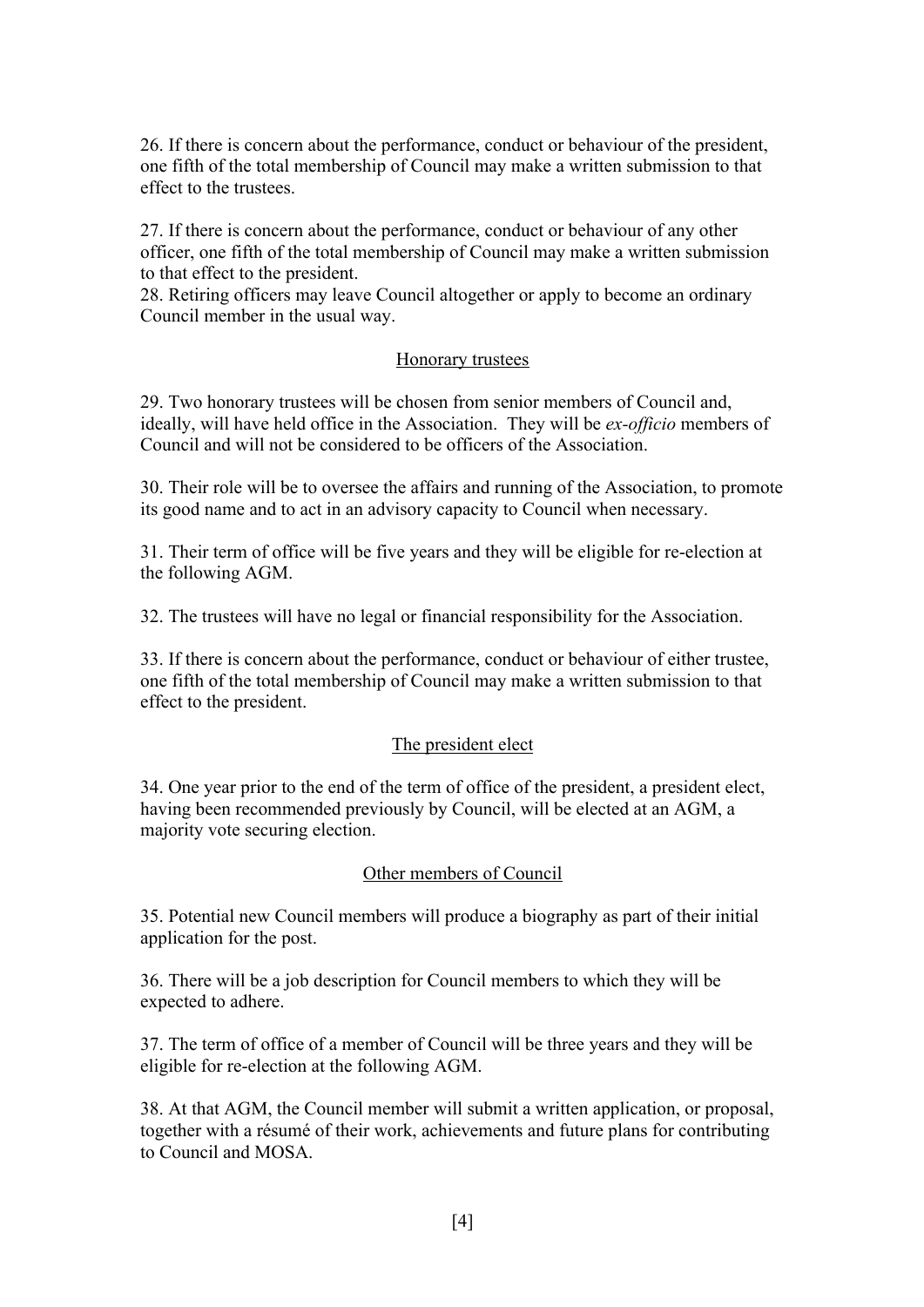39. Each Council member, other than Officers, will have a performance review every three years, prior to their re-election at an AGM. The results of the review will be analysed by the president and / or the trustees and a report of poor performance will be reviewed by the whole Council.

40. If there is concern about the performance, conduct or behaviour of any member of Council, one fifth of the total membership of Council may make a written submission to that effect to the president.

41. On leaving Council, the retiring member will be expected to maintain confidentiality about the Association's business and to always uphold the good name of the Association.

42. Council will have the power to co-opt any individual but that individual will not have a vote. Council will also have the power to co-opt lay members.

## Meetings of Council

43. The Council will meet three times a year usually, with the honorary secretary, together with the executive secretary, being responsible for the agenda.

44. The quorum for each meeting will be more than fifty percent of the total membership of Council.

45. The chair will be taken by the president or, in his absence, a nominated deputy, usually the immediate past president if available.

46. Officers will be expected to attend every meeting of Council unless sudden, unforeseen circumstances prevent them doing so, while other members of Council will be expected to attend at least half the meetings in any three year period.

47. The frequency of attendance of officers and other members at meetings of Council will be recorded and published at each AGM.

48. If the attendance of any officer, except the president, or any other member of Council is unsatisfactory i.e. falls below the minimum expected number, the matter will be reported to the president who will investigate and decide any appropriate action.

49. The order of business at a Council meeting will be: -

- Announcements
- Apologies for absence
- Declarations of interest
- Approval of the minutes of the previous meeting
- Matters arising from those minutes
- Items previously notified to the honorary secretary under any other business
- The president and all other officers to report on business concerning MOSA that they have conducted since the previous Council meeting
- Discussion of strategic items, if any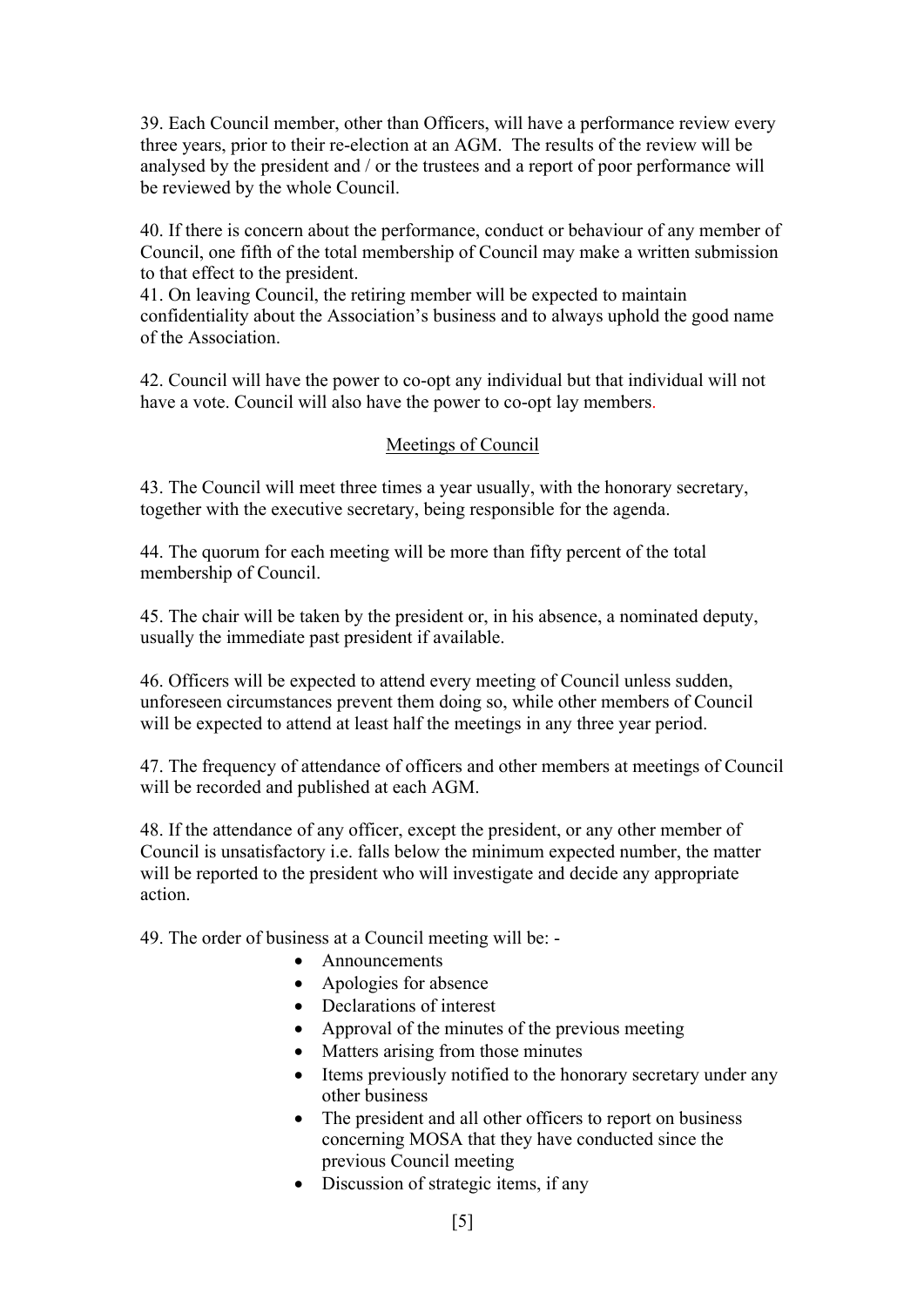- Discussion of operational items, if any
- Date, time and place of the next meeting

50. The honorary secretary's report will include business concerning MOSA that has been conducted by the executive secretary since the previous Council meeting, as well as a report on the total number of MOSA members, applications for membership and the resignation of existing members.

51. There will be a general discussion annually, usually after an AGM, about Council membership including the number of members, the skill mix and potential new members.

52. Resolutions in meetings will be passed by a majority vote and in the case of a draw, the chair of that meeting will have the casting vote.

53. The honorary secretary and the executive secretary will be responsible for the recording of the minutes of each Council meeting and their distribution to Council members, usually within two weeks of the meeting.

## Remuneration of officers, other Council members and co-opted members

54. Each officer will receive an annual honorarium in recognition of their work for Council and the Association, the amount being decided by Council.

55. Officers, other Council members and co-opted members will be remunerated in recognition of their attendance at Council meetings. This sum will be paid at a sessional rate, the rate being decided by Council.

56. Officers, other Council members and co-opted members may claim reimbursement of travel expenses incurred in travelling to and from Council meetings or while conducting other relevant business on behalf of the Association.

57. Travel may be by rail, when they will be expected to find the cheapest method, including taking advantage of early booking, or by use of their own transport when reimbursement will be in line with prevailing NHS rates. They will be required to provide receipts for every monetary claim.

58. Should an officer, other Council member or co-opted member not choose the cheapest method of travel, they may make a case for the re-imbursement of the actual cost incurred to the honorary secretary or claim a *pro rata* amount.

59. Officers, other Council members and co-opted members may also claim remuneration, by application to the honorary secretary, in recognition of any work they have performed for Council or the Association in addition to their usual duties, the nature of which has been agreed previously with the honorary secretary.

## Annual General Meetings

60. The date, time and place of each AGM will be determined by the honorary secretary in conjunction with Council, and every member of the Association will be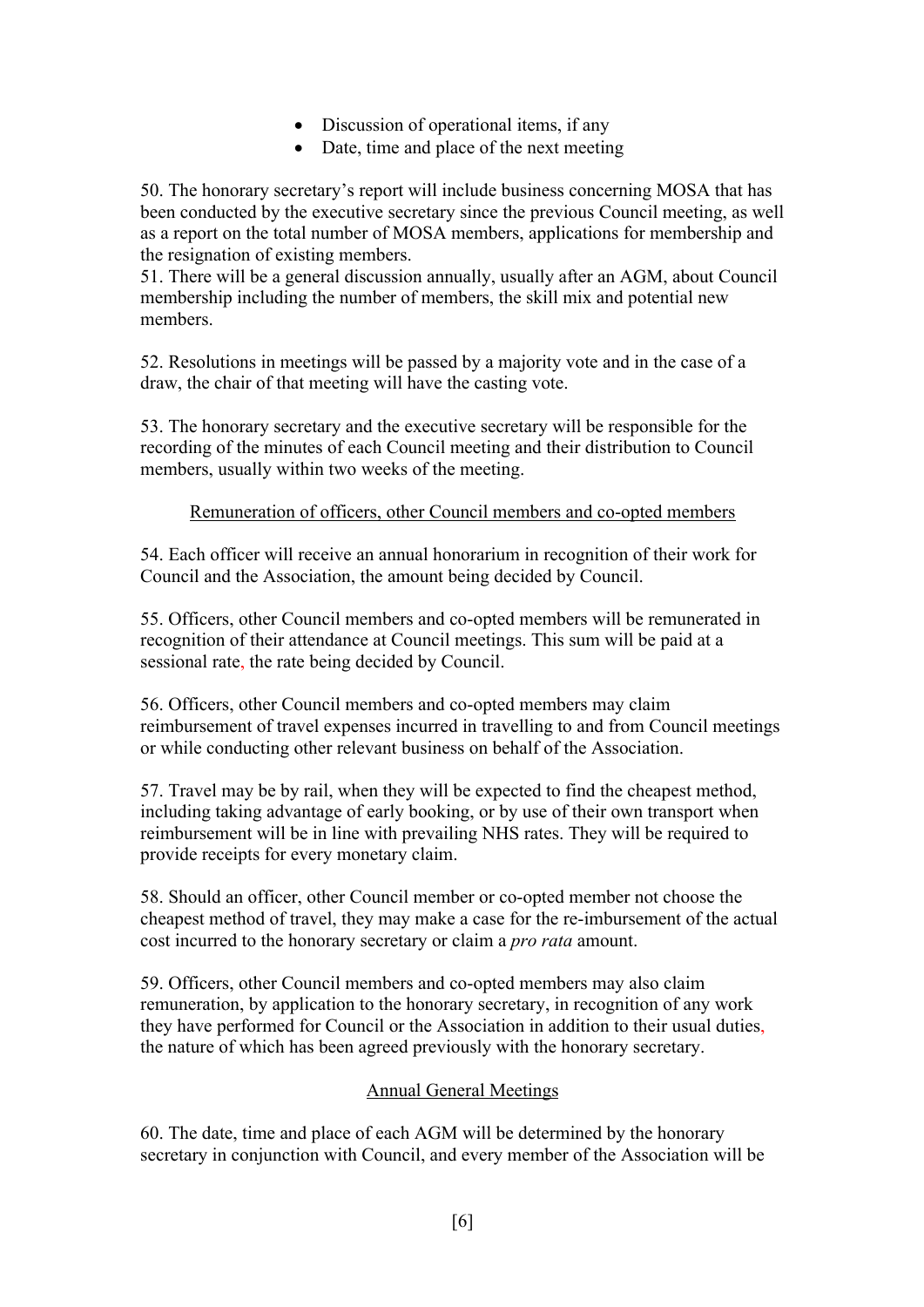notified of the meeting and provided with the necessary documents electronically or by post at least four weeks in advance.

61. The chair will be taken by the president or, in his absence, a nominated deputy, usually the immediate past president, if available.

62. The order of business at an AGM will be: -

- Announcements
- Apologies for absence
- Declarations of interest by officers and other members of Council
- Approval of the minutes of the previous AGM
- Matters arising from those minutes
- Items previously notified to the honorary secretary under any other business
- Reports by the president and each officer
- Adoption of the annual accounts
- The annual subscription for the forthcoming year
- Election of the president two yearly as necessary
- Election or re-election of the officers five yearly as necessary
- Election or re-election of other members of Council three yearly as necessary with each member providing before the meeting a written proposal together with a résumé of their work and achievements in the previous three years and their future plans for contributing to Council and the Association
- Ratification of the election of new members of the Association
- Declaration of the results of voting
- Date, time and place of the next AGM

63. All members of the Association attending an AGM will be provided with a ballot paper for the purposes of voting on tabled resolutions.

64. Any member of the Association who is unable to be present at an AGM will be entitled to cast a vote before the meeting either electronically or by post.

65. The honorary secretary and the executive assistant to the honorary programme secretary will be responsible for the recording of the minutes of the AGM and their distribution to all members of the Association, usually within two weeks of the meeting.

## Extraordinary meetings

66. Any three members of Council may call an extra meeting of Council which will then have the power to call an extraordinary meeting of the Association if necessary.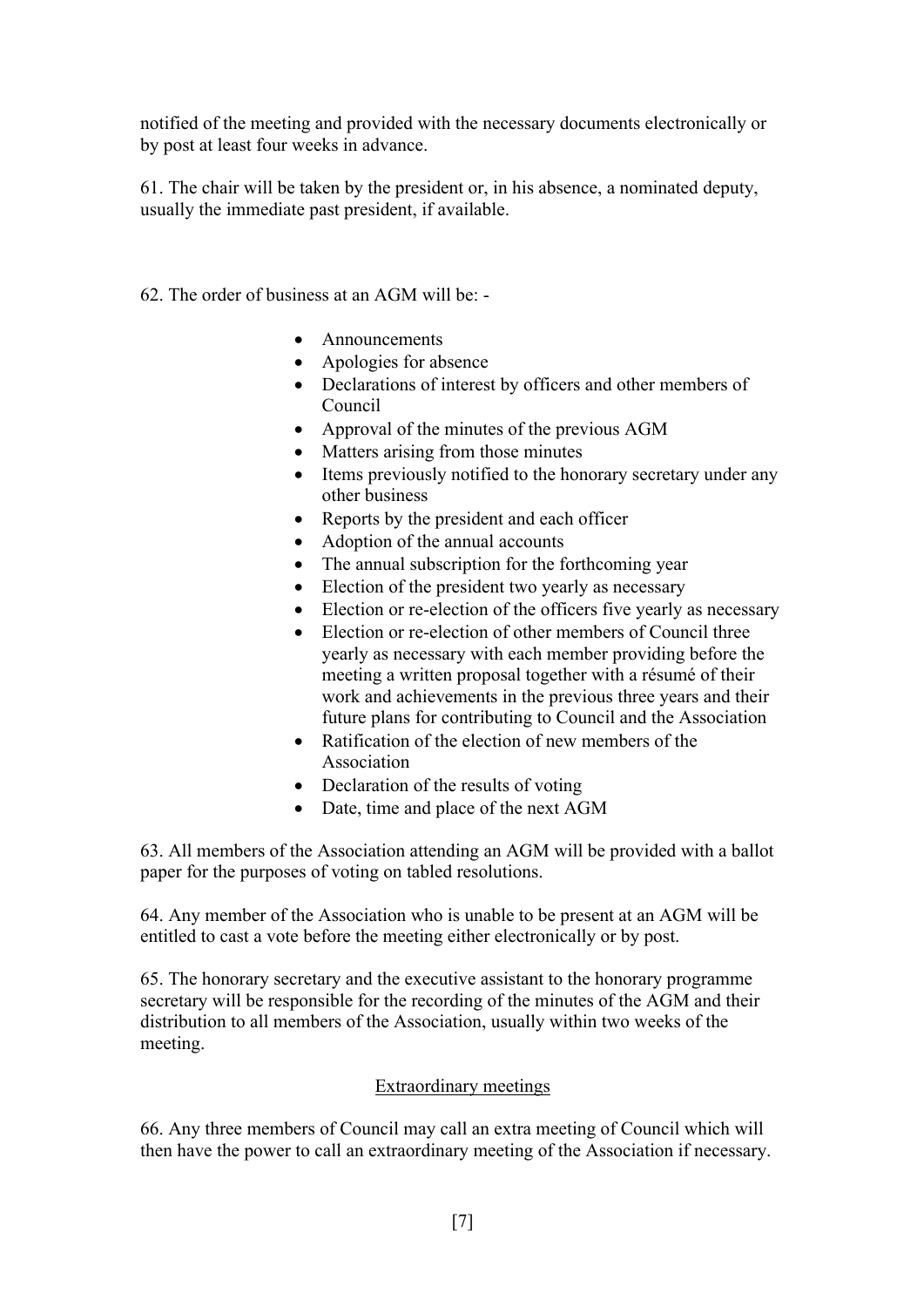67. Non-Council members of the Association may request an extraordinary meeting of the Association if that request is put in writing to the honorary secretary by at least six members.

## Educational meetings

68. The educational programme will be the responsibility of the honorary programme secretary, together with the honorary secretary and the executive assistant to the honorary programme secretary. Council will oversee the programme but generally it will be expected that there will be at least two educational meetings a year for members and others.

## Executive secretary

69. Council will appoint, and the Association will employ, an executive secretary to assist in the general management and administration of the Association and will also determine the executive secretary's hours, duties and remuneration. The work of the executive secretary will be overseen by the honorary secretary.

#### Executive assistant to the honorary programme secretary

70. Council will appoint, and the Association will employ, an executive assistant to the honorary programme secretary to assist in the management of the educational programme and will also determine the executive assistant's hours, duties and remuneration. The work of the executive assistant will be overseen by the honorary programme secretary.

## Finance

71. The Association's financial year will run from  $1<sup>st</sup>$  August to  $31<sup>st</sup>$  July.

72. The Association's finances will be the responsibility of the honorary treasurer with the assistance of the executive secretary.

73. All monies will be banked in the name of the Association and cheques will be signed by any two of three signatories who will be the president, the honorary secretary and the honorary treasurer.

74. Electronic financial transactions will be signed by any two of the three signatories as in Rule 73.

75. The annual accounts will be checked and verified by a firm of independent professional accountants as appointed by Council and will be presented to Council and then at the following AGM by the honorary treasurer or an appropriate deputy.

#### Annual subscription

76. Any new member will pay an amount equivalent to the annual subscription on joining the Association. Annual subscriptions will become due every 12 months following the date of joining. The amount of the subscription will be recommended by Council and agreed at the following AGM by a majority vote.